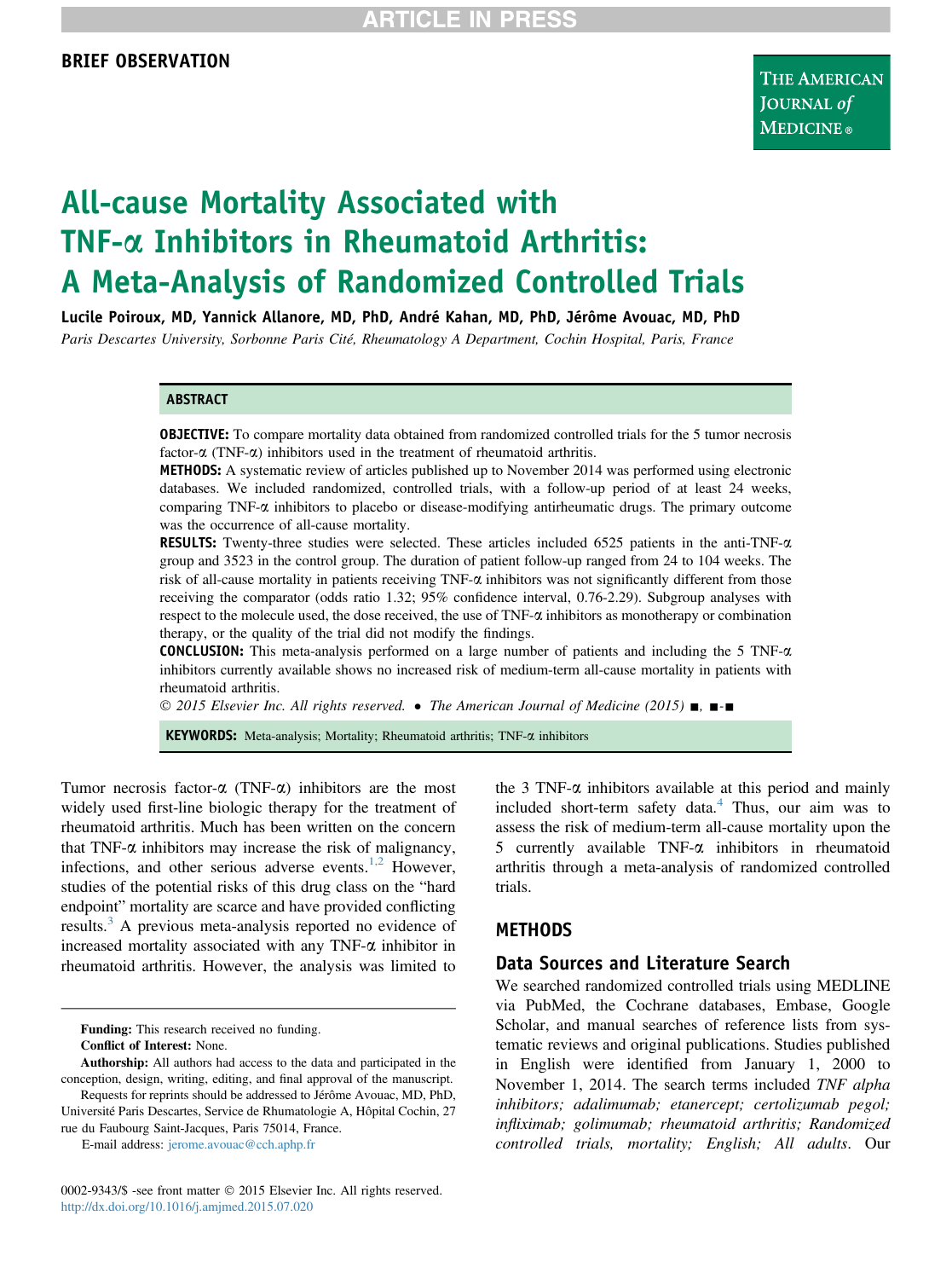CLINICAL SIGNIFICANCE

cause mortality.

 $\bullet$  Tumor necrosis factor- $\alpha$  inhibitors show no increased risk of medium-term all-

 The type of molecule and the dose received do not modify this finding.

# Inclusion Criteria

We defined the target population as adults with rheuma-

toid arthritis diagnosed according to the 1987 American College of Rheumatology criteria.<sup>[5](#page-5-0)</sup> Interventions included all 5 currently available TNF-a inhibitors. Eligible comparators included placebo and conventional disease-modifying antirheumatic drugs (DMARDs). The primary outcome of this study was the occurrence of all-cause mortality defined on an intention-

to-treat basis. To better reflect the drug effect on the potential risk of death, included studies have to report a minimum of 24 weeks of the study duration.

# Methodological Quality

The articles that fulfilled the inclusion criteria underwent quality appraisal by using the Jadad scale.<sup>[6](#page-5-0)</sup>

# Data Extraction

Two investigators (LP and JA) independently extracted data from articles using a customized form, available from the authors. Disagreements were resolved by consensus.

# Statistical Analysis

We used the Mantel-Haenszel method for calculating the

weighted summary odds ratio under the fixed-effect model. Next, the heterogeneity was incorporated to calculate summary odds ratios under the random-effects model (DerSimonian and Laird).<sup>[7](#page-5-0)</sup> Statistical heterogeneity was tested by Q-test  $(\chi^2)$  and I<sup>2</sup> statistic calculation.[8](#page-5-0) All statistical tests and creation of forest plots were conducted with MedCalc

software (v11.4.4; Ostend, Belgium). Additional subgroup analyses were planned to check whether they would substantially change the findings.

# RESULTS

### Included Studies

The results of the article selection process are reported in Figure 1. Among the 495 studies initially analyzed, 23 studies fulfilled our inclusion criteria ([Table 1](#page-2-0)). $9-31$  The median study duration was 46 weeks (range: 24 to 104 weeks). This analysis included 10,048 patients: 6525 were treated with TNF-a



**Figure 1** Flow diagram of articles evaluated for inclusion and exclusion.  $RA =$  rheumatoid arthritis.

trials.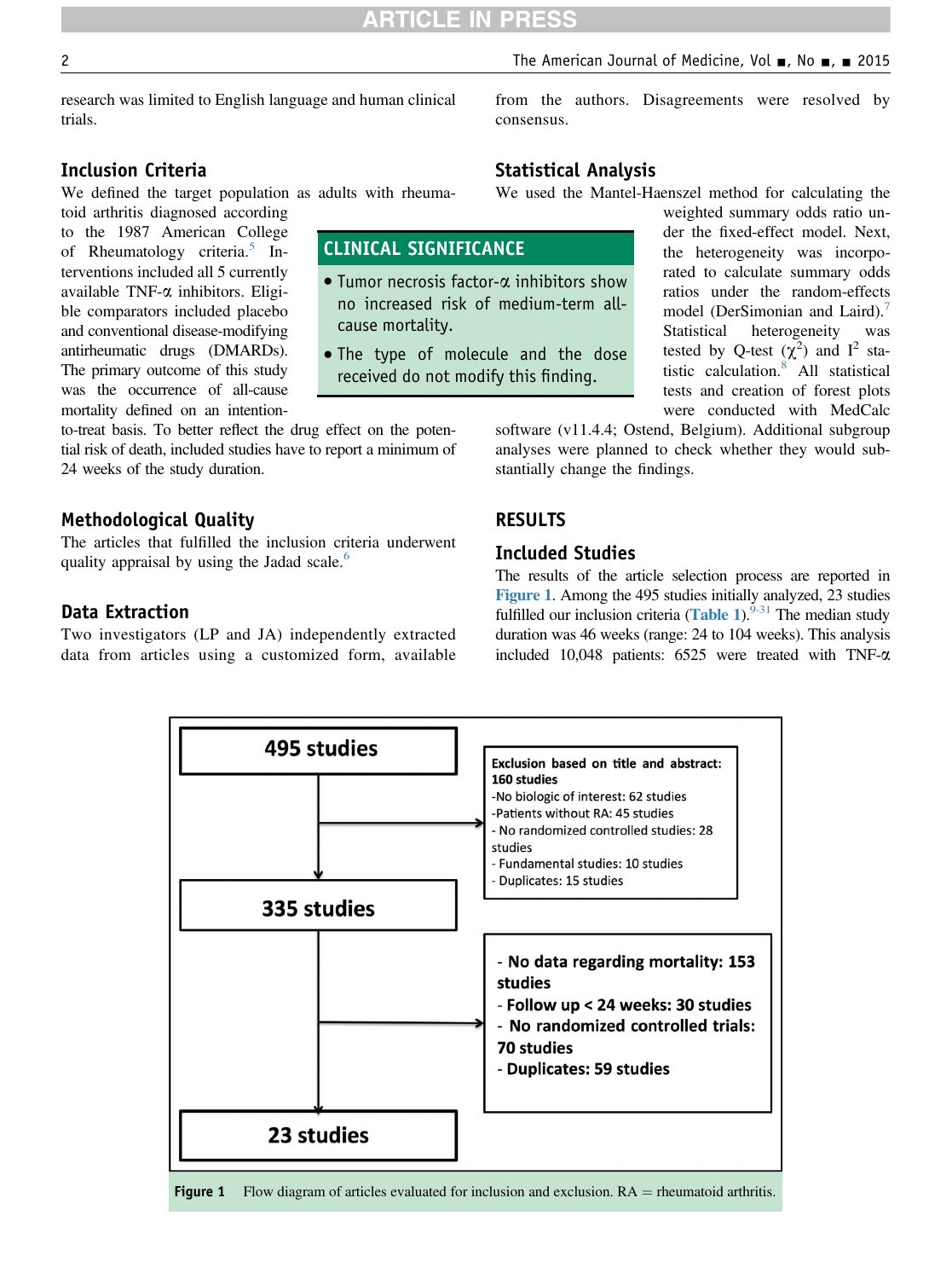**ARTICLE IN PRESS** 

<span id="page-2-0"></span>

| Reference                                 | Mean Disease<br>Duration (Y) | Placebo |                                          | TNF-α Inhibitor |                        |     |                               |             |
|-------------------------------------------|------------------------------|---------|------------------------------------------|-----------------|------------------------|-----|-------------------------------|-------------|
|                                           |                              | n       | <b>Type</b>                              | Type            | Dose                   | n   | <b>Trial Duration</b><br>(Wk) | Jadad Score |
| Kremer et al, 2010 <sup>9</sup>           | 8.3                          | 129     | Methotrexate                             | Golimumab       | $2-4$ mg/kg/3 mo       | 257 | 48                            | 4           |
| Emery et al, $2009^{10}$                  | 3.4                          | 160     | Methotrexate                             | Golimumab       | 50 or 100 mg/4 wk      | 318 | 24                            | 5           |
| Quinn et al, 2005 <sup>11</sup>           | 0.6                          | 10      | Methotrexate                             | Infliximab      | $3 \, mg/kg$           | 10  | 54                            | 4           |
| St. Clair et al, $2004^{12}$              | 0.9                          | 291     | Methotrexate                             | Infliximab      | 3 or 6 mg/kg           | 749 | 54                            | 5           |
| Keystone et al, 2004 <sup>13</sup>        | 11.0                         | 200     | Methotrexate                             | Adalimumab      | 20 mg/wk or 40 mg/2 wk | 419 | 52                            | 3           |
| Furst et al, $2003^{14}$                  | 10.4                         | 318     | Disease-modifying<br>antirheumatic drugs | Adalimumab      | 40 mg/2 wk             | 318 | 24                            | 3           |
| Smolen et al, 2013 <sup>15</sup>          | 6.8                          | 200     | Methotrexate                             | Etanercept      | 25 or 50 mg/wk         | 404 | 28                            | 5           |
| Klareskog et al, 2004 <sup>16</sup>       | 6.8                          | 228     | Methotrexate                             | Etanercept      | 25 mg/2 wk             | 231 | 52                            | 4           |
| Combe et al, $200617$                     | 6.2                          | 50      | Sulfasalazine                            | Etanercept      | 25 mg/2 wk             | 101 | 24                            | 3           |
| Smolen et al, 2009 <sup>18</sup>          | 6.2                          | 127     | Methotrexate                             | Certolizumab    | 200 mg or 400 mg/2 wk  | 492 | 24                            | 3           |
| Fleischmann et al, 2009 <sup>19</sup>     | 9.6                          | 109     | Placebo                                  | Certolizumab    | 400 mg/2 wk            | 111 | 24                            | 5           |
| Keystone et al, 2008 <sup>20</sup>        | 6.2                          | 199     | Methotrexate                             | Certolizumab    | 200 or 400 mg/2 wk     | 783 | 52                            | 4           |
| Durez et al, 2007 <sup>21</sup>           | 0.4                          | 14      | Methotrexate                             | Infliximab      | $3 \, mg/kg$           | 15  | 46                            | 2           |
| Lipsky et al, 2000 <sup>22</sup>          | 10.6                         | 88      | Methotrexate                             | Infliximab      | $3-10$ mg/kg           | 340 | 52                            | 3           |
| Kavanaugh et al, 2013 <sup>23</sup>       | 0.3                          | 517     | Methotrexate                             | Adalimumab      | 40 mg/2 wk             | 515 | 78                            | 4           |
| Van Vollenhoven et al, 2011 <sup>24</sup> | 8.6                          | 76      | Methotrexate                             | Adalimumab      | 40 mg/2 wk             | 79  | 26                            | 2           |
| Choy et al, 2012 <sup>25</sup>            | 9.6                          | 121     | Methotrexate                             | Certolizumab    | 400 mg/2 wk            | 126 | 24                            | 5           |
| Breedveld et al, 2006 <sup>26</sup>       | 0.8                          | 257     | Methotrexate                             | Adalimumab      | 40 mg/2 wk             | 268 | 52                            | 3           |
| Miyasaka et al, 2008 <sup>27</sup>        | 9.4                          | 87      | Placebo                                  | Adalimumab      | 20-40 mg or 80 mg/2 wk | 265 | 24                            | 3           |
| van de Putte et al, 2004 <sup>28</sup>    | 10.9                         | 110     | Placebo                                  | Adalimumab      | 20-40 mg/wk or 2 wk    | 434 | 26                            | 5           |
| Schiff et al, 2008 <sup>29</sup>          | 7.7                          | 110     | Methotrexate                             | Infliximab      | 3 mg/kg                | 165 | 24                            | 4           |
| Leirisalo-Repo et al, 2013 <sup>30</sup>  | 0.3                          | 49      | Disease-modifying<br>antirheumatic drugs | Infliximab      | 3 mg/kg                | 50  | 104                           | 5           |
| Bejarano et al, 2008 <sup>31</sup>        | 0.7                          | 73      | Methotrexate                             | Adalimumab      | Not reported           | 75  | 56                            | 5           |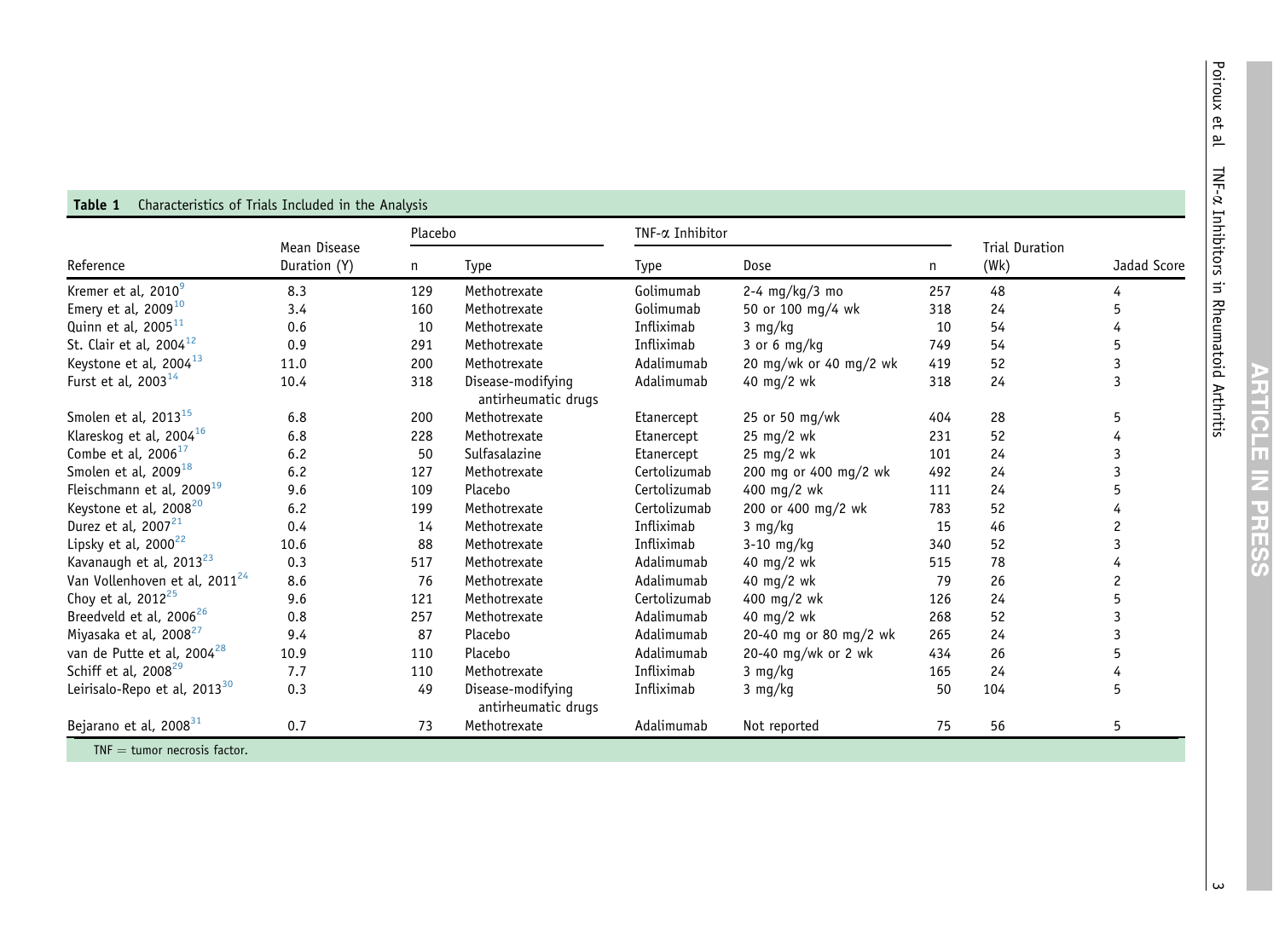#### <span id="page-3-0"></span>**Table 2** Events Reported in Trials

|                                           |                 |                          | Deaths, n      |                         | Cause of Death                                                                    |                                                                                                                            |                 |
|-------------------------------------------|-----------------|--------------------------|----------------|-------------------------|-----------------------------------------------------------------------------------|----------------------------------------------------------------------------------------------------------------------------|-----------------|
| Reference                                 | TNF-α Inhibitor | Dose of TNF-a Inhibitor  |                | Placebo TNF-a Inhibitor | Placebo                                                                           | $INF-\alpha$ Inhibitor                                                                                                     | Dose            |
| Kremer et al, 2010 <sup>9</sup>           | Golimumab       | 2-4 $mg/kg/3$ mos        | $\pmb{0}$      | $\mathbf{1}$            | $\mathbf 0$                                                                       | Myocardial infarction                                                                                                      | Normal/high     |
| Emery et al, $2009^{10}$                  | Golimumab       | 50 or 100 mg/4 wk        | $\mathbf 0$    | $\overline{c}$          | $\mathbf 0$                                                                       | Suicide, cardiorespiratory arrest<br>after surgery                                                                         | Normal/high     |
| Quinn et al, 2005 <sup>11</sup>           | Infliximab      | 3 mg/kg                  | 0              | 0                       | $\mathbf{0}$                                                                      | 0                                                                                                                          | Normal          |
| St Clair et al, $2004^{12}$               | Infliximab      | 3 or 6 mg/kg             | $\overline{c}$ | $\overline{c}$          | Respiratory failure due<br>to methotrexate,<br>upper<br>gastrointestinal<br>bleed | Cardiac arrest, metastatic pancreatic Normal/high<br>cancer                                                                |                 |
| Keystone et al, 2004 <sup>13</sup>        | Adalimumab      | 20 mg/wk or 40 mg/2 wk 0 |                | 3                       | $\mathbf{0}$                                                                      | Multiple fractures, urosepsis,<br>complications of chemotherapy<br>for lymphoma                                            | Normal          |
| Furst et al, 2003 <sup>14</sup>           | Adalimumab      | 40 mg/2 wk               | $\mathbf{0}$   | 1                       | 0                                                                                 | Necrotizing fasciitis                                                                                                      | Normal          |
| Smolen et al, $2013^{15}$                 | Etanercept      | 25 or 50 mg/wk           | $\Omega$       | $\mathbf 2$             |                                                                                   | Pulmonary embolism, septicemia                                                                                             | Low/normal      |
| Klareskog et al, 2004 <sup>16</sup>       | Etanercept      | 25 mg 2/wk               | 1              | $\mathbf{1}$            | Pulmonary embolism                                                                | Stroke and pneumonia                                                                                                       | <b>Normal</b>   |
| Combe et al, 2006 <sup>17</sup>           | Etanercept      | 25 mg 2/wk               | $\mathbf 0$    | 0                       |                                                                                   | $\Omega$                                                                                                                   | <b>Normal</b>   |
| Smolen et al, 2009 <sup>18</sup>          | Certolizumab    | 200 mg or 400 mg/2 wk    | $\mathbf{0}$   | $\overline{c}$          | $\mathbf{0}$                                                                      | Myocardial infarction, fracture and<br>shock                                                                               | Low/normal      |
| Fleischmann et al, 2009 <sup>19</sup>     | Certolizumab    | 400 mg/2 wk              | 0              | 0                       | $\mathbf{0}$                                                                      | 0                                                                                                                          | Normal          |
| Keystone et al, 2008 <sup>20</sup>        | Certolizumab    | 200 or 400 mg/2 wk       | $\mathbf{1}$   | 5                       | Myocardial infarction                                                             | Hepatic neoplasm, cardiac arrest,<br>cerebral stroke, myocardial<br>necrosis, cardiac arrest                               | Low/normal      |
| Durez et al, 2007 <sup>21</sup>           | Infliximab      | 3 mg/kg                  | 0              | 0                       | $\mathbf{0}$                                                                      | $\Omega$                                                                                                                   | Normal          |
| Lipsky et al, $2000^{22}$                 | Infliximab      | $3-10$ mg/kg             | 3              | 5                       | Not reported                                                                      | Not reported                                                                                                               | Normal/high     |
| Kavanaugh et al, 2013 <sup>23</sup>       | Adalimumab      | 40 mg/2 wk               | $\mathbf{1}$   | 6                       | Sudden death                                                                      | Septic shock, right ventricular<br>failure, unknown cause, acute<br>respiratory distress, two<br>interstitial lung disease | Normal          |
| Van Vollenhoven et al, 2011 <sup>24</sup> | Adalimumab      | 40 mg/2 wk               | 0              | 0                       | 0                                                                                 | 0                                                                                                                          | Normal          |
| Choy et al, 2012 <sup>25</sup>            | Certolizumab    | 400 mg/2 wk              | 0              | 0                       | 0                                                                                 | 0                                                                                                                          | Normal          |
| Breedveld et al, 2006 <sup>26</sup>       | Adalimumab      | 40 mg/2 wk               | $\mathbf{1}$   | $\mathbf{1}$            | Pneumonia                                                                         | Ovarian cancer                                                                                                             | Normal          |
| Miyasaka et al, 2008 <sup>27</sup>        | Adalimumab      | 20-40 mg or 80 mg/2 wk   | $\mathbf 0$    | $\overline{c}$          | $\Omega$                                                                          | Interstitial lung disease, cerebral<br>hemorrhage                                                                          | Low/normal/high |
| van de Putte et al, 2004 <sup>28</sup>    | Adalimumab      | 20-40 mg/wk or 2 wk      | 1              | $\mathbf{3}$            | obstruction                                                                       | Complications of bowel Metastatic adenocarcinoma,<br>cholangiocarcinoma, myocardial<br>infarction                          | Low/normal/high |
| Schiff et al, 2008 <sup>29</sup>          | Infliximab      | 3 mg/kg                  | 0              | 1                       | 0                                                                                 | Fibrosarcoma                                                                                                               | Normal          |
| Leirisalo-Repo et al, 2013 <sup>30</sup>  | Infliximab      | 3 mg/kg                  | 0              | $\mathbf{1}$            | 0                                                                                 | Not reported                                                                                                               | Normal          |
| Bejarano et al, 2008 <sup>31</sup>        | Adalimumab      | Not reported             | $\Omega$       | $\Omega$                | $\mathbf{0}$                                                                      | 0                                                                                                                          | Not reported    |

TNF  $=$  tumor necrosis factor.

4 The American Journal of Medicine, Vol -, No

- , -

2015

 $\rightarrow$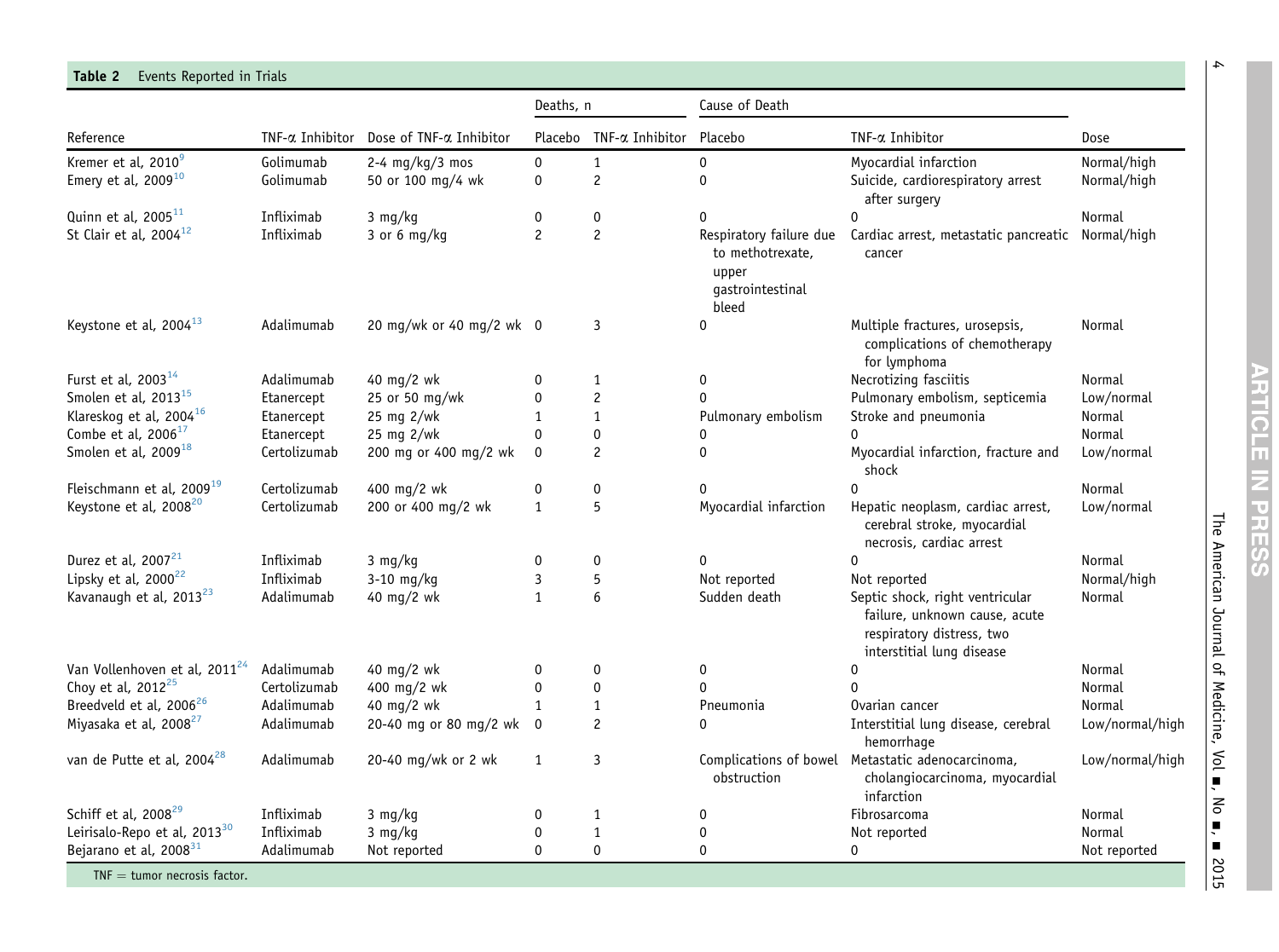# RTICLE IN

Poiroux et al  $\Gamma$  TNF- $\alpha$  Inhibitors in Rheumatoid Arthritis 5



Figure 2 Forest plot of trials comparing tumor necrosis factor- $\alpha$  inhibitors to comparators for the risk of all-cause mortality in patients with rheumatoid arthritis. Heterogeneity:  $Q = 7.87$ ;  $df = 22$ ,  $P =$ .99,  $I^2 < 25\%$ .

inhibitors and 3523 were treated with placebo or conventional DMARDs.

# Primary Outcome: Mortality of Any Cause Upon TNF-a Inhibitors Compared with Controls

During the study duration, 34/6525 (0.52%) deaths were observed in patients treated with  $TNF-\alpha$  inhibitors, compared with 10/3523 (0.28%) deaths in those treated with conventional DMARDs/placebo ( $P = .113$ ) ([Table 2](#page-3-0)).<sup>[9-31](#page-5-0)</sup> Thus, the risk of death of any cause in patients receiving  $TNF-\alpha$  inhibitors was not significantly different from those receiving the comparator (odds ratio [OR] 1.32; 95% confidence interval [CI], 0.76-2.29) (Figure 2). The results were consistent across trials (Q = 7.87, P = .99, and  $I^2 < 25\%$ ).

Subgroup analysis within the type of comparator did not modify previously observed results. The OR of mortality of patients receiving TNF- $\alpha$  inhibitors used as monotherapy vs placebo was 1.04 (95% CI, 0.20-5.34), and the OR of mortality of patients receiving TNF- $\alpha$  inhibitors used in combination therapy vs conventional DMARDs was 1.36 (95% CI, 0.76-2.43).

### Secondary Analyses

Subgroup Analyses with Respect to Each Molecule. Individually, each molecule analyzed separately did not show an increased risk of mortality of any cause (Table 3).

Subgroup Analysis with Respect to the Dose of TNF-a Inhibitors. To address the potential dose impact, we compared the mortality event rates according to  $TNF-\alpha$  inhibitor dose (high dose, defined by a dose higher than usual TNF-a inhibitor dose as per package insert, vs usual dose). High dose of TNF- $\alpha$  inhibitors was not significantly associated with a significant increase in risk of mortality (OR 0.97; 95% CI, 0.26-3.54 vs 1.43; 95% CI, 0.79-2.59 for the usual dose).

| Table 3                                 | Odds Ratio for All-cause Mortality According to the Molecule Used |                          |                                                                                                                      |                            |                          |                         |  |  |  |  |
|-----------------------------------------|-------------------------------------------------------------------|--------------------------|----------------------------------------------------------------------------------------------------------------------|----------------------------|--------------------------|-------------------------|--|--|--|--|
|                                         | Total                                                             | Adalimumab<br>$n = 2373$ | Golimumab<br>$n = 575$                                                                                               | Certolizumab<br>$n = 1512$ | Infliximab<br>$n = 1329$ | Etanercept<br>$n = 736$ |  |  |  |  |
| Rheumatoid<br>arthritis<br>(OR, 95% CI) | 1.32                                                              | 2.17                     | 2.02<br>95% CI, 0.76-2.29 95% CI, 0.83-5.68 95% CI, 0.23-18.19 95% CI, 0.27-5.18 95% CI, 0.27-1.81 95% CI, 0.23-7.25 | 1.19                       | 0.70                     | 1.28                    |  |  |  |  |

 $CI =$  confidence interval;  $OR =$  odds ratio.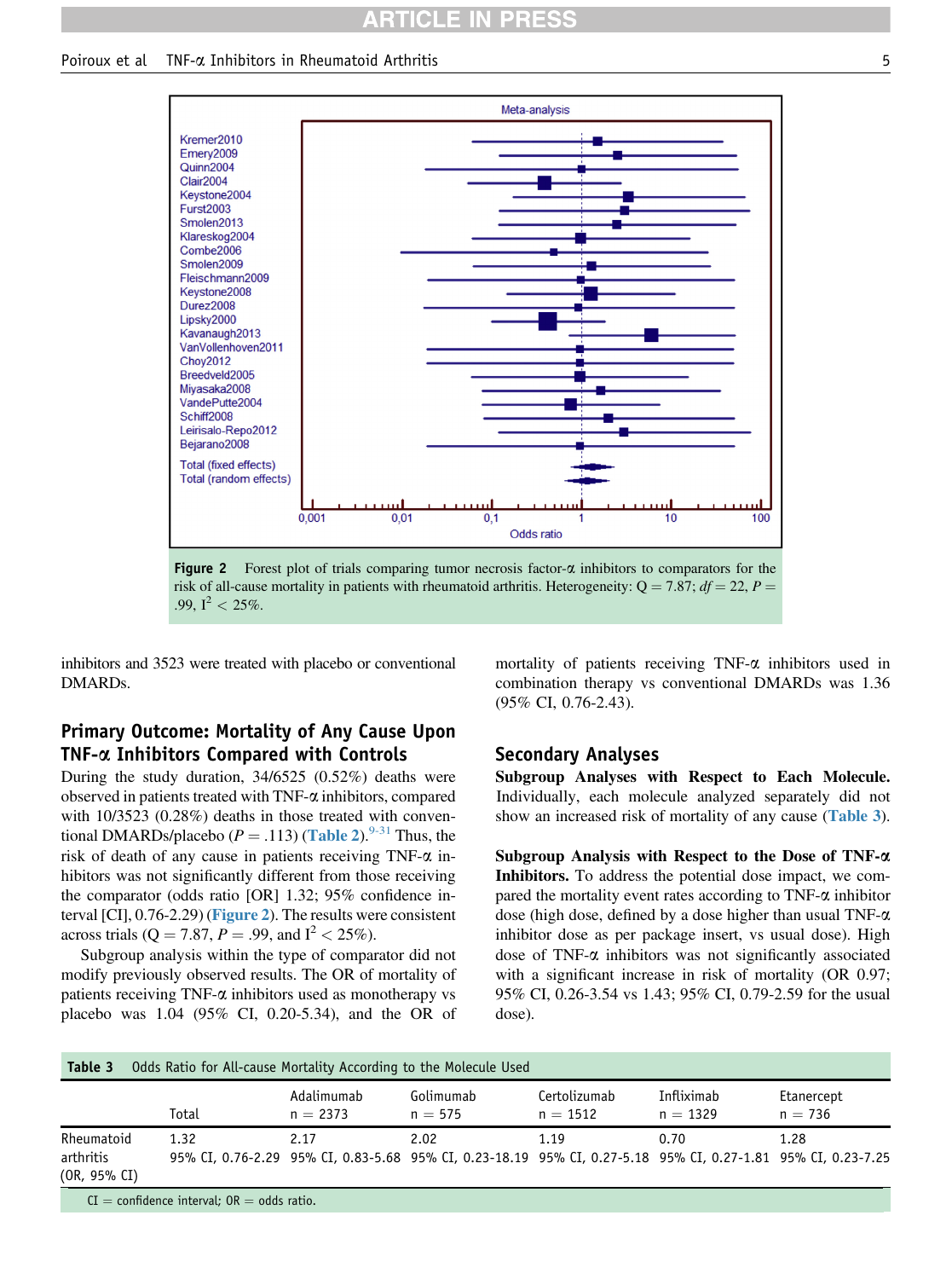<span id="page-5-0"></span>Subgroup Analysis with Respect to the Quality of Evidence. Most of our comparison analyses reached a high level of quality of evidence, with a mean Jadad score of  $3.87 \pm 1.01$ ([Table 1](#page-2-0)).  $9-31$  We compared studies with a high quality (Jadad score  $>$ 3) to those with a lower quality (Jadad score  $\leq$ 3). The results did not appear to differ substantially. In high-quality studies, the OR for mortality of any cause was 1.60 (95% CI, 0.78-3.30), and in lower-quality studies, the OR was 0.99 (95% CI, 0.42-2.31).

To help address the potential impact of the calendar time, we also compared mortality according to calendar year of publication (before and after 2006). The summary ORs for mortality were both not significant for these 2 time periods (0.80; 95% CI, 0.37-1.76 before and 2.03; 95% CI, 0.91-4.52 after 2006).

### DISCUSSION

A recent meta-analysis has underlined the higher risk of overall serious adverse events in certolizumab pegol-treated patients and the significant increase in the risk of serious infections in patients on adalimumab, certolizumab pegol, and infliximab, which might suggest a potential higher risk of mortality.<sup>1</sup> This hypothesis has not been confirmed in our meta-analysis, which covered the same time period and compared the 5 currently available  $TNF-\alpha$  inhibitors for the risk of mortality, an undisputed hard endpoint. Indeed, the use of TNF- $\alpha$  inhibitors is not associated in our study with an increased risk of medium-term mortality.

Several registries have suggested a reduction of the risk of mortality in patients with rheumatoid arthritis treated with TNF- $\alpha$  inhibitors.<sup>[32-34](#page-6-0)</sup> Several factors may explain this discrepancy, especially the inclusion of highly selected patients in randomized controlled trials compared with unselected patients in registries, and the longer time of drug exposure in the latter. This may suggest that registries may be more adequate to address the impact of  $TNF-\alpha$  inhibitors on overall mortality. However, our results are consistent with data extracted from the British Society for Rheumatology Biologics Registers and with the meta-analysis of Leombruno. $4,35$ 

Strengths of our meta-analysis are its large sample size, an indirect comparison among the 5 available molecules, the presence of a control group obtained through a process of randomization, the quality of data extracted from a majority of high-quality randomized controlled trials, and the absence of heterogeneity among included trials. Limitations of our metaanalysis included the generalization of our results and the absence of long-term exposition on TNF- $\alpha$  inhibitors. Insufficient data were provided to perform a subgroup analysis according to the duration of use of  $TNF-\alpha$  inhibitors. Moreover, effect of TNF-a inhibitors on mortality may occur after discontinuation of these drugs, and this aspect could not be assessed in our meta-analysis.

In conclusion, this meta-analysis shows that treatment with  $TNF-\alpha$  inhibitors is not associated with a higher risk of medium-term mortality of any cause in patients with rheumatoid arthritis. These results are reassuring for this

duration, given that these therapies are highly effective at controlling symptoms and reducing disability and damage. Further studies are warranted to assess the long-term effect of TNF-a inhibitors on mortality.

#### References

- 1. [Michaud TL, Rho YH, Shamliyan T, Kuntz KM, Choi HK. The](http://refhub.elsevier.com/S0002-9343(15)00697-X/sref1) [comparative safety of TNF inhibitors in rheumatoid arthritis: a meta](http://refhub.elsevier.com/S0002-9343(15)00697-X/sref1)[analysis update of 44 randomized controlled trials.](http://refhub.elsevier.com/S0002-9343(15)00697-X/sref1) Am J Med. [2014;127\(12\):1208-1232.](http://refhub.elsevier.com/S0002-9343(15)00697-X/sref1)
- 2. [Haynes K, Beukelman T, Curtis JR, et al. Tumor necrosis factor](http://refhub.elsevier.com/S0002-9343(15)00697-X/sref2) a [inhibitor therapy and cancer risk in chronic immune-mediated diseases.](http://refhub.elsevier.com/S0002-9343(15)00697-X/sref2) Arthritis Rheum[. 2013;65\(1\):48-58](http://refhub.elsevier.com/S0002-9343(15)00697-X/sref2).
- 3. [Herrinton LJ, Liu L, Chen L, et al. Association between anti-TNF-](http://refhub.elsevier.com/S0002-9343(15)00697-X/sref3)a [therapy and all-cause mortality.](http://refhub.elsevier.com/S0002-9343(15)00697-X/sref3) Pharmacoepidemiol Drug Saf. [2012;21\(12\):1311-1320.](http://refhub.elsevier.com/S0002-9343(15)00697-X/sref3)
- 4. [Leombruno JP, Einarson TR, Keystone EC. The safety of anti-tumour](http://refhub.elsevier.com/S0002-9343(15)00697-X/sref4) [necrosis factor treatments in rheumatoid arthritis: meta and exposure](http://refhub.elsevier.com/S0002-9343(15)00697-X/sref4)[adjusted pooled analyses of serious adverse events.](http://refhub.elsevier.com/S0002-9343(15)00697-X/sref4) Ann Rheum Dis. [2009;68\(7\):1136-1145.](http://refhub.elsevier.com/S0002-9343(15)00697-X/sref4)
- 5. [Arnett FC, Edworthy SM, Bloch DA, et al. The American Rheumatism](http://refhub.elsevier.com/S0002-9343(15)00697-X/sref5) [Association 1987 revised criteria for the classi](http://refhub.elsevier.com/S0002-9343(15)00697-X/sref5)fication of rheumatoid arthritis. Arthritis Rheum[. 1988;31\(3\):315-324](http://refhub.elsevier.com/S0002-9343(15)00697-X/sref5).
- 6. [Avouac J, Vicaut E, Bardin T, et al. Ef](http://refhub.elsevier.com/S0002-9343(15)00697-X/sref6)ficacy of joint lavage in knee [osteoarthritis: meta-analysis of randomized controlled studies.](http://refhub.elsevier.com/S0002-9343(15)00697-X/sref6) Rheumatology (Oxford)[. 2010;49\(2\):334-340.](http://refhub.elsevier.com/S0002-9343(15)00697-X/sref6)
- 7. [DerSimonian R, Laird N. Meta-analysis in clinical trials.](http://refhub.elsevier.com/S0002-9343(15)00697-X/sref7) Control Clin Trials[. 1986;7:177-178](http://refhub.elsevier.com/S0002-9343(15)00697-X/sref7).
- 8. [Higgins JPT, Thompson SG, Deeks JJ, et al. Measuring inconsistency](http://refhub.elsevier.com/S0002-9343(15)00697-X/sref8) in meta-analyses. BMJ[. 2003;327\(7414\):557-560.](http://refhub.elsevier.com/S0002-9343(15)00697-X/sref8)
- 9. [Kremer J, Ritchlin C, Mendelsohn A, et al. Golimumab, a new human](http://refhub.elsevier.com/S0002-9343(15)00697-X/sref9) anti-tumor necrosis factor  $\alpha$  [antibody, administered intravenously in](http://refhub.elsevier.com/S0002-9343(15)00697-X/sref9) [patients with active rheumatoid arthritis: forty-eight-week ef](http://refhub.elsevier.com/S0002-9343(15)00697-X/sref9)ficacy and [safety results of a phase III randomized, double-blind, placebo](http://refhub.elsevier.com/S0002-9343(15)00697-X/sref9)controlled study. Arthritis Rheum[. 2010;62\(4\):917-928.](http://refhub.elsevier.com/S0002-9343(15)00697-X/sref9)
- 10. [Emery P, Fleischmann RM, Moreland LW, et al. Golimumab, a human](http://refhub.elsevier.com/S0002-9343(15)00697-X/sref10) anti-tumor necrosis factor  $\alpha$  [monoclonal antibody, injected subcuta](http://refhub.elsevier.com/S0002-9343(15)00697-X/sref10)[neously every four weeks in methotrexate-naive patients with active](http://refhub.elsevier.com/S0002-9343(15)00697-X/sref10) [rheumatoid arthritis: twenty-four-week results of a phase III, multi](http://refhub.elsevier.com/S0002-9343(15)00697-X/sref10)[center, randomized, double-blind, placebo-controlled study of goli](http://refhub.elsevier.com/S0002-9343(15)00697-X/sref10)[mumab before methotrexate as](http://refhub.elsevier.com/S0002-9343(15)00697-X/sref10) first-line therapy for early-onset rheumatoid arthritis. Arthritis Rheum[. 2009;60\(8\):2272-2283.](http://refhub.elsevier.com/S0002-9343(15)00697-X/sref10)
- 11. Quinn MA, Conaghan PG, O'[Connor PJ, et al. Very early treatment](http://refhub.elsevier.com/S0002-9343(15)00697-X/sref11) with infl[iximab in addition to methotrexate in early, poor-prognosis](http://refhub.elsevier.com/S0002-9343(15)00697-X/sref11) [rheumatoid arthritis reduces magnetic resonance imaging evidence of](http://refhub.elsevier.com/S0002-9343(15)00697-X/sref11) [synovitis and damage, with sustained bene](http://refhub.elsevier.com/S0002-9343(15)00697-X/sref11)fit after infliximab with[drawal: results from a twelve-month randomized, double-blind, pla](http://refhub.elsevier.com/S0002-9343(15)00697-X/sref11)[cebo-controlled trial.](http://refhub.elsevier.com/S0002-9343(15)00697-X/sref11) Arthritis Rheum. 2005;52(1):27-35.
- 12. [St. Clair EW, van der Heijde DMFM, Smolen JS, et al. Combination of](http://refhub.elsevier.com/S0002-9343(15)00697-X/sref12) infl[iximab and methotrexate therapy for early rheumatoid arthritis: a](http://refhub.elsevier.com/S0002-9343(15)00697-X/sref12) [randomized, controlled trial.](http://refhub.elsevier.com/S0002-9343(15)00697-X/sref12) Arthritis Rheum. 2004;50(11):3432-3443.
- 13. [Keystone EC, Kavanaugh AF, Sharp JT, et al. Radiographic, clinical,](http://refhub.elsevier.com/S0002-9343(15)00697-X/sref13) [and functional outcomes of treatment with adalimumab \(a human anti](http://refhub.elsevier.com/S0002-9343(15)00697-X/sref13)[tumor necrosis factor monoclonal antibody\) in patients with active](http://refhub.elsevier.com/S0002-9343(15)00697-X/sref13) [rheumatoid arthritis receiving concomitant methotrexate therapy: a](http://refhub.elsevier.com/S0002-9343(15)00697-X/sref13) [randomized, placebo-controlled, 52-week trial.](http://refhub.elsevier.com/S0002-9343(15)00697-X/sref13) Arthritis Rheum. [2004;50\(5\):1400-1411.](http://refhub.elsevier.com/S0002-9343(15)00697-X/sref13)
- 14. [Furst DE, Schiff MH, Fleischmann RM, et al. Adalimumab, a fully](http://refhub.elsevier.com/S0002-9343(15)00697-X/sref14) [human anti tumor necrosis factor-alpha monoclonal antibody, and](http://refhub.elsevier.com/S0002-9343(15)00697-X/sref14) [concomitant standard antirheumatic therapy for the treatment of rheu](http://refhub.elsevier.com/S0002-9343(15)00697-X/sref14)[matoid arthritis: results of STAR \(Safety Trial of Adalimumab in](http://refhub.elsevier.com/S0002-9343(15)00697-X/sref14) Rheumatoid Arthritis). J Rheumatol[. 2003;30\(12\):2563-2571.](http://refhub.elsevier.com/S0002-9343(15)00697-X/sref14)
- 15. [Smolen JS, Nash P, Durez P, et al. Maintenance, reduction, or with](http://refhub.elsevier.com/S0002-9343(15)00697-X/sref15)[drawal of etanercept after treatment with etanercept and methotrexate](http://refhub.elsevier.com/S0002-9343(15)00697-X/sref15) [in patients with moderate rheumatoid arthritis \(PRESERVE\): a rand](http://refhub.elsevier.com/S0002-9343(15)00697-X/sref15)omised controlled trial. Lancet[. 2013;381\(9870\):918-929.](http://refhub.elsevier.com/S0002-9343(15)00697-X/sref15)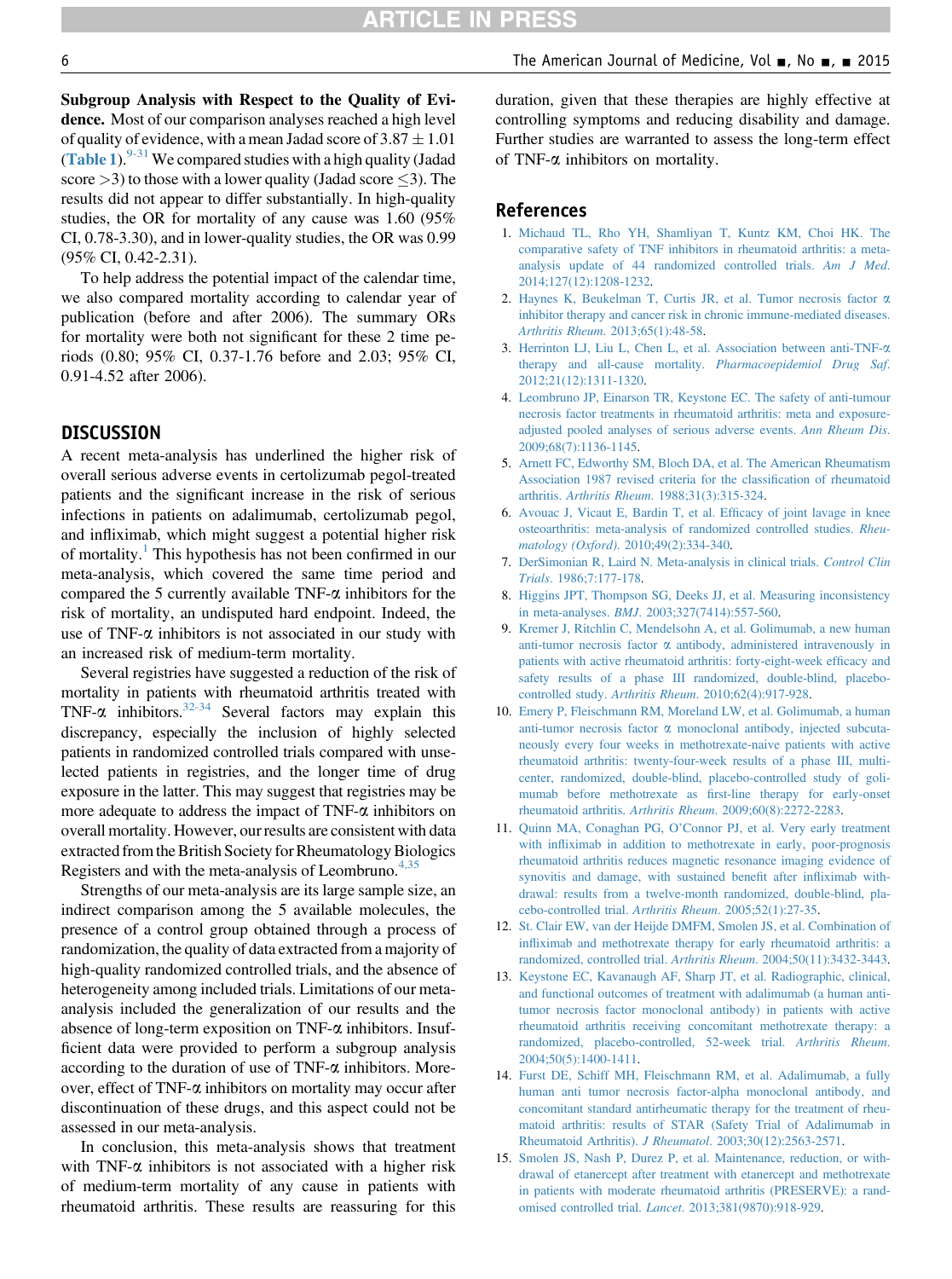#### <span id="page-6-0"></span>Poiroux et al TNF-a Inhibitors in Rheumatoid Arthritis 7

- 16. [Klareskog L, van der Heijde D, de Jager JP, et al. Therapeutic effect of](http://refhub.elsevier.com/S0002-9343(15)00697-X/sref16) [the combination of etanercept and methotrexate compared with each](http://refhub.elsevier.com/S0002-9343(15)00697-X/sref16) [treatment alone in patients with rheumatoid arthritis: double-blind](http://refhub.elsevier.com/S0002-9343(15)00697-X/sref16) [randomised controlled trial.](http://refhub.elsevier.com/S0002-9343(15)00697-X/sref16) Lancet. 2004;363(9410):675-681.
- 17. [Combe B. Etanercept and sulfasalazine, alone and combined, in pa](http://refhub.elsevier.com/S0002-9343(15)00697-X/sref17)[tients with active rheumatoid arthritis despite receiving sulfasalazine: a](http://refhub.elsevier.com/S0002-9343(15)00697-X/sref17) [double-blind comparison.](http://refhub.elsevier.com/S0002-9343(15)00697-X/sref17) Ann Rheum Dis. 2006;65(10):1357-1362.
- 18. [Smolen J, Landewé RB, Mease P, et al. Ef](http://refhub.elsevier.com/S0002-9343(15)00697-X/sref18)ficacy and safety of certo[lizumab pegol plus methotrexate in active rheumatoid arthritis: the](http://refhub.elsevier.com/S0002-9343(15)00697-X/sref18) [RAPID 2 study. A randomised controlled trial.](http://refhub.elsevier.com/S0002-9343(15)00697-X/sref18) Ann Rheum Dis. [2009;68\(6\):797-804.](http://refhub.elsevier.com/S0002-9343(15)00697-X/sref18)
- 19. [Fleischmann R, Vencovsky J, van Vollenhoven RF, et al. Ef](http://refhub.elsevier.com/S0002-9343(15)00697-X/sref19)ficacy and [safety of certolizumab pegol monotherapy every 4 weeks in patients](http://refhub.elsevier.com/S0002-9343(15)00697-X/sref19) [with rheumatoid arthritis failing previous disease-modifying antirheu](http://refhub.elsevier.com/S0002-9343(15)00697-X/sref19)[matic therapy: the FAST4WARD study.](http://refhub.elsevier.com/S0002-9343(15)00697-X/sref19) Ann Rheum Dis. 2009;68(6): [805-811.](http://refhub.elsevier.com/S0002-9343(15)00697-X/sref19)
- 20. [Keystone E, Heijde DVD, Mason D, et al. Certolizumab pegol plus](http://refhub.elsevier.com/S0002-9343(15)00697-X/sref20) methotrexate is signifi[cantly more effective than placebo plus metho](http://refhub.elsevier.com/S0002-9343(15)00697-X/sref20)[trexate in active rheumatoid arthritis:](http://refhub.elsevier.com/S0002-9343(15)00697-X/sref20) findings of a fifty-two-week, [phase III, multicenter, randomized, double-blind, placebo-controlled,](http://refhub.elsevier.com/S0002-9343(15)00697-X/sref20) parallel-group study. Arthritis Rheum[. 2008;58\(11\):3319-3329](http://refhub.elsevier.com/S0002-9343(15)00697-X/sref20).
- 21. [Durez P, Malghem J, Toukap AN, et al. Treatment of early rheumatoid](http://refhub.elsevier.com/S0002-9343(15)00697-X/sref21) [arthritis: a randomized magnetic resonance imaging study comparing](http://refhub.elsevier.com/S0002-9343(15)00697-X/sref21) [the effects of methotrexate alone, methotrexate in combination with](http://refhub.elsevier.com/S0002-9343(15)00697-X/sref21) infl[iximab, and methotrexate in combination with intravenous pulse](http://refhub.elsevier.com/S0002-9343(15)00697-X/sref21) methylprednisolone. Arthritis Rheum[. 2007;56\(12\):3919-3927.](http://refhub.elsevier.com/S0002-9343(15)00697-X/sref21)
- 22. [Lipsky PE, van der Heijde DM, St. Clair EW, et al. In](http://refhub.elsevier.com/S0002-9343(15)00697-X/sref22)fliximab and [methotrexate in the treatment of rheumatoid arthritis.](http://refhub.elsevier.com/S0002-9343(15)00697-X/sref22) N Engl J Med. [2000;343\(22\):1594-1602.](http://refhub.elsevier.com/S0002-9343(15)00697-X/sref22)
- 23. [Kavanaugh A, Fleischmann RM, Emery P, et al. Clinical, functional](http://refhub.elsevier.com/S0002-9343(15)00697-X/sref23) [and radiographic consequences of achieving stable low disease activity](http://refhub.elsevier.com/S0002-9343(15)00697-X/sref23) [and remission with adalimumab plus methotrexate or methotrexate](http://refhub.elsevier.com/S0002-9343(15)00697-X/sref23) [alone in early rheumatoid arthritis: 26-week results from the rando](http://refhub.elsevier.com/S0002-9343(15)00697-X/sref23)[mised, controlled OPTIMA study.](http://refhub.elsevier.com/S0002-9343(15)00697-X/sref23) Ann Rheum Dis. 2013;72(1):64-71.
- 24. [Van Vollenhoven RF, Kinnman N, Vincent E, Wax S, Bathon J.](http://refhub.elsevier.com/S0002-9343(15)00697-X/sref24) [Atacicept in patients with rheumatoid arthritis and an inadequate](http://refhub.elsevier.com/S0002-9343(15)00697-X/sref24) [response to methotrexate: results of a phase II, randomized, placebo](http://refhub.elsevier.com/S0002-9343(15)00697-X/sref24)controlled trial. Arthritis Rheum[. 2011;63\(7\):1782-1792](http://refhub.elsevier.com/S0002-9343(15)00697-X/sref24).
- 25. [Choy E, McKenna F, Vencovsky J, et al. Certolizumab pegol plus](http://refhub.elsevier.com/S0002-9343(15)00697-X/sref25) [MTX administered every 4 weeks is effective in patients with RA who](http://refhub.elsevier.com/S0002-9343(15)00697-X/sref25) [are partial responders to MTX.](http://refhub.elsevier.com/S0002-9343(15)00697-X/sref25) Rheumatology. 2012;51(7):1226-1234.
- 26. [Breedveld FC, Weisman MH, Kavanaugh AF, et al. The PREMIER](http://refhub.elsevier.com/S0002-9343(15)00697-X/sref26) [study: a multicenter, randomized, double-blind clinical trial of com](http://refhub.elsevier.com/S0002-9343(15)00697-X/sref26)[bination therapy with adalimumab plus methotrexate versus metho](http://refhub.elsevier.com/S0002-9343(15)00697-X/sref26)[trexate alone or adalimumab alone in patients with early, aggressive](http://refhub.elsevier.com/S0002-9343(15)00697-X/sref26)

[rheumatoid arthritis who had not had previous methotrexate treatment.](http://refhub.elsevier.com/S0002-9343(15)00697-X/sref26) Arthritis Rheum[. 2006;54\(1\):26-37.](http://refhub.elsevier.com/S0002-9343(15)00697-X/sref26)

- 27. [Miyasaka N. The CHANGE Study Investigators. Clinical investigation](http://refhub.elsevier.com/S0002-9343(15)00697-X/sref27) [in highly disease-affected rheumatoid arthritis patients in Japan with](http://refhub.elsevier.com/S0002-9343(15)00697-X/sref27) [adalimumab applying standard and general evaluation: the CHANGE](http://refhub.elsevier.com/S0002-9343(15)00697-X/sref27) study. Mod Rheumatol[. 2008;18\(3\):252-262.](http://refhub.elsevier.com/S0002-9343(15)00697-X/sref27)
- 28. [van de Putte LB, Atkins C, Malaise M, et al. Ef](http://refhub.elsevier.com/S0002-9343(15)00697-X/sref28)ficacy and safety of [adalimumab as monotherapy in patients with rheumatoid arthritis for](http://refhub.elsevier.com/S0002-9343(15)00697-X/sref28) [whom previous disease modifying antirheumatic drug treatment has](http://refhub.elsevier.com/S0002-9343(15)00697-X/sref28) failed. Ann Rheum Dis[. 2004;63\(5\):508-516.](http://refhub.elsevier.com/S0002-9343(15)00697-X/sref28)
- 29. [Schiff M, Keiserman M, Codding C, et al. Ef](http://refhub.elsevier.com/S0002-9343(15)00697-X/sref29)ficacy and safety of abatacept or infl[iximab vs placebo in ATTEST: a phase III, multi](http://refhub.elsevier.com/S0002-9343(15)00697-X/sref29)[centre, randomised, double-blind, placebo-controlled study in patients](http://refhub.elsevier.com/S0002-9343(15)00697-X/sref29) [with rheumatoid arthritis and an inadequate response to methotrexate.](http://refhub.elsevier.com/S0002-9343(15)00697-X/sref29) Ann Rheum Dis[. 2008;67\(8\):1096-1103](http://refhub.elsevier.com/S0002-9343(15)00697-X/sref29).
- 30. [Leirisalo-Repo M, Kautiainen H, Laasonen L, et al. In](http://refhub.elsevier.com/S0002-9343(15)00697-X/sref30)fliximab for 6 [months added on combination therapy in early rheumatoid arthritis: 2](http://refhub.elsevier.com/S0002-9343(15)00697-X/sref30) [year results from an investigator-initiated, randomised, double-blind,](http://refhub.elsevier.com/S0002-9343(15)00697-X/sref30) [placebo-controlled study \(the NEO-RACo Study\).](http://refhub.elsevier.com/S0002-9343(15)00697-X/sref30) Ann Rheum Dis. [2013;72\(6\):851-857.](http://refhub.elsevier.com/S0002-9343(15)00697-X/sref30)
- 31. [Bejarano V, Quinn M, Conaghan PG, et al. Effect of the early use of](http://refhub.elsevier.com/S0002-9343(15)00697-X/sref31) [the anti-tumor necrosis factor adalimumab on the prevention of job loss](http://refhub.elsevier.com/S0002-9343(15)00697-X/sref31) [in patients with early rheumatoid arthritis.](http://refhub.elsevier.com/S0002-9343(15)00697-X/sref31) Arthritis Rheum. [2008;59\(10\):1467-1474.](http://refhub.elsevier.com/S0002-9343(15)00697-X/sref31)
- 32. [Jacobsson LT, Turesson C, Nilsson JA, et al. Treatment with TNF](http://refhub.elsevier.com/S0002-9343(15)00697-X/sref32) [blockers and mortality risk in patients with rheumatoid arthritis.](http://refhub.elsevier.com/S0002-9343(15)00697-X/sref32) Ann Rheum Dis[. 2007;66\(5\):670-675.](http://refhub.elsevier.com/S0002-9343(15)00697-X/sref32)
- 33. [Carmona L, Descalzo MA, Perez-Pampin E, et al. All-cause and cause](http://refhub.elsevier.com/S0002-9343(15)00697-X/sref33)specifi[c mortality in rheumatoid arthritis are not greater than expected](http://refhub.elsevier.com/S0002-9343(15)00697-X/sref33) [when treated with tumour necrosis factor antagonists.](http://refhub.elsevier.com/S0002-9343(15)00697-X/sref33) Ann Rheum Dis. [2007;66\(7\):880-885.](http://refhub.elsevier.com/S0002-9343(15)00697-X/sref33)
- 34. [Listing J, Kekow J, Manger B, et al. Mortality in rheumatoid arthritis:](http://refhub.elsevier.com/S0002-9343(15)00697-X/sref34) [the impact of disease activity, treatment with glucocorticoids, TNF](http://refhub.elsevier.com/S0002-9343(15)00697-X/sref34)a [inhibitors and rituximab.](http://refhub.elsevier.com/S0002-9343(15)00697-X/sref34) Ann Rheum Dis. 2015;74(2):415-421.
- 35. [Lunt M, Watson KD, Dixon WG, et al. No evidence of association](http://refhub.elsevier.com/S0002-9343(15)00697-X/sref35) [between anti-tumor necrosis factor treatment and mortality in](http://refhub.elsevier.com/S0002-9343(15)00697-X/sref35) [patients with rheumatoid arthritis: results from the British Society for](http://refhub.elsevier.com/S0002-9343(15)00697-X/sref35) [Rheumatology Biologics Register.](http://refhub.elsevier.com/S0002-9343(15)00697-X/sref35) Arthritis Rheum. 2010;62: [3145-3153](http://refhub.elsevier.com/S0002-9343(15)00697-X/sref35).

### APPENDIX

Supplementary references accompanying this article can be found in the online version at [http://dx.doi.org/10.1016/](http://dx.doi.org/10.1016/j.amjmed.2015.07.020) [j.amjmed.2015.07.020](http://dx.doi.org/10.1016/j.amjmed.2015.07.020).